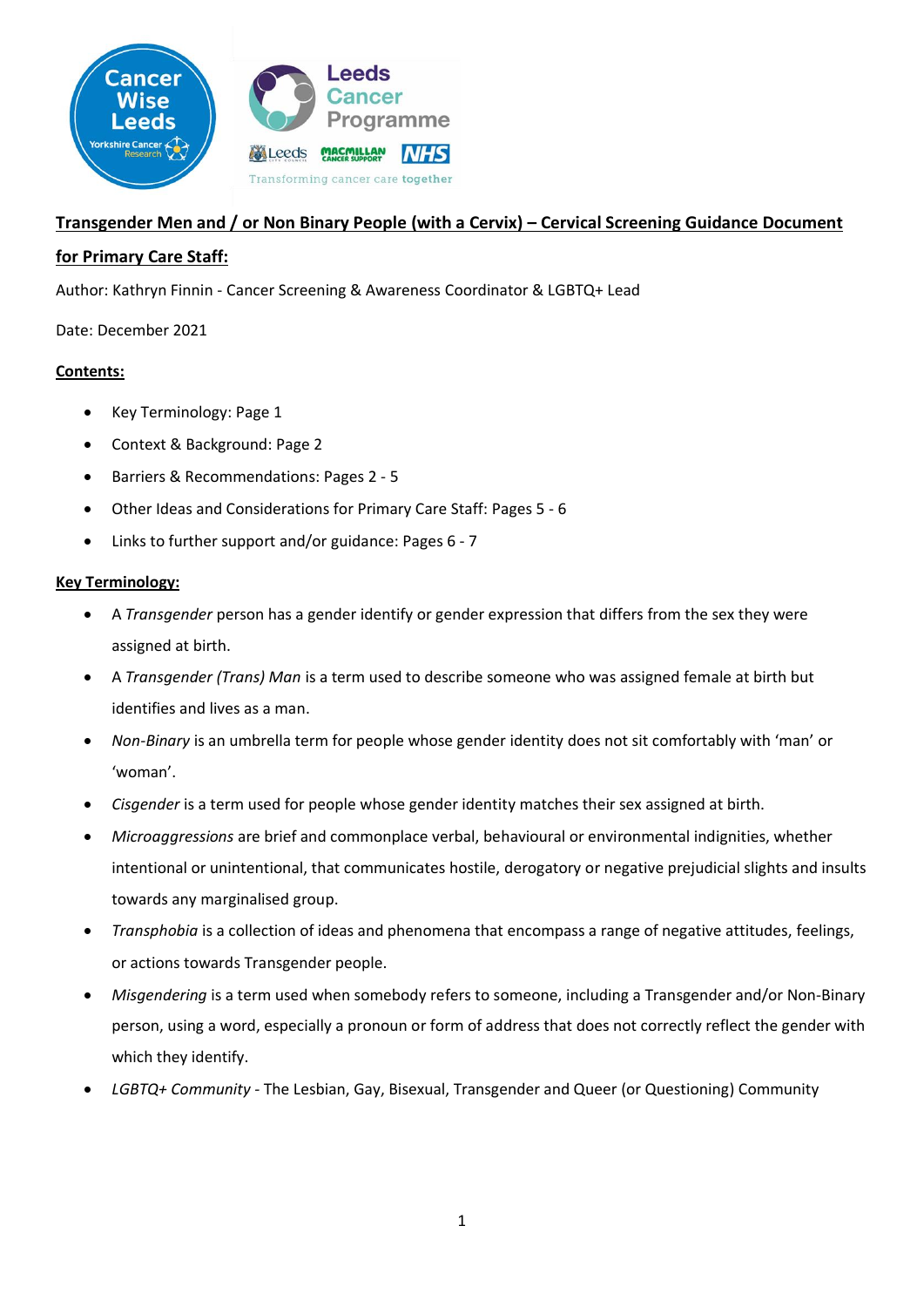## **Context & Background**

Accessing health care for the Lesbian, Gay, Bisexual, Transgender and Queer (or Questioning) (LGBTQ+) community has a number of historic and sensitive complexities. The UK Government's National Lesbian, Gay, Bisexual and Transgender (LGBT) Survey (launched by the Government Equalities Office in 2017) demonstrated that 21% of Transgender respondents said their specific needs were ignored or not taken into account when they accessed, or tried to access, healthcare services in the 12 months preceding the survey. 18% of Transgender respondents said they were subject to inappropriate curiosity and 18% said that they avoided treatment for fear of discrimination or intolerant reactions.<sup>1</sup> On the basis of findings from the National LGBT Survey the LGBT Action Plan<sup>2</sup> was created. This document looked at government services, across the board, setting out the key steps the government would take to tackle the issues highlighted in the survey findings. The report stated that the government wanted to ensure that, *"…LGBT people's needs are at the heart of the National Health Service…"* and they would like, *"LGBT people to easily access healthcare when they need it most, and feel comfortable disclosing their sexual orientation or gender identity so that they get the best possible care."*

Transgender Men and/or Non-Binary people assigned female at birth, who have not had surgery to remove the cervix, are recommended to undertake cervical screening with the same frequency as cisgender women, but evidence suggests that they have lower odds of lifetime and up-to-date cervical screening uptake<sup>3</sup>. Cervical screening rates within this community are generally lower than the cisgender community<sup>4</sup>. Whilst both Public Health England and NHS England recognise that Transgender Men and/or Non-Binary people, with a cervix, require cervical screening, the guidance document available leaves this responsibility up to the GP Practice or Health Care team to organise and ensure fail safe systems are in place.

## **Barriers & Recommendations:**

In addition to many of the barriers faced by the cisgender community, research demonstrates that there are additional and specific barriers to cervical screening for Transgender Men and/or Non-Binary people, with a cervix. Below are some of the barriers that have been noted (please be aware, this is not an exhaustive list):

• **Invitations to Cervical Screening:** Invitations to cervical screenings from the national call/recall system are only sent to patients registered as 'Female' with their GP Practice or Clinic. This means that a Transgender Man and/or Non Binary person, with a cervix, registered as 'Male' will not be invited to participate.

## **Recommendation(s):**

<sup>1</sup> National LGBT Survey: Summary Report (2018) - [National LGBT Survey: Summary report -](https://www.gov.uk/government/publications/national-lgbt-survey-summary-report/national-lgbt-survey-summary-report) GOV.UK (www.gov.uk) <sup>2</sup> [LGBT Action Plan \(publishing.service.gov.uk\)](https://assets.publishing.service.gov.uk/government/uploads/system/uploads/attachment_data/file/721367/GEO-LGBT-Action-Plan.pdf)

<sup>&</sup>lt;sup>3</sup> Alison M Berner et al, 'Attitudes of Transgender Men and Non-Binary people to Cervical Screening' (2020)

<sup>4</sup> Tara Kiran et al, 'Cancer Screening Rates Amongst Transgender Adults' (2019)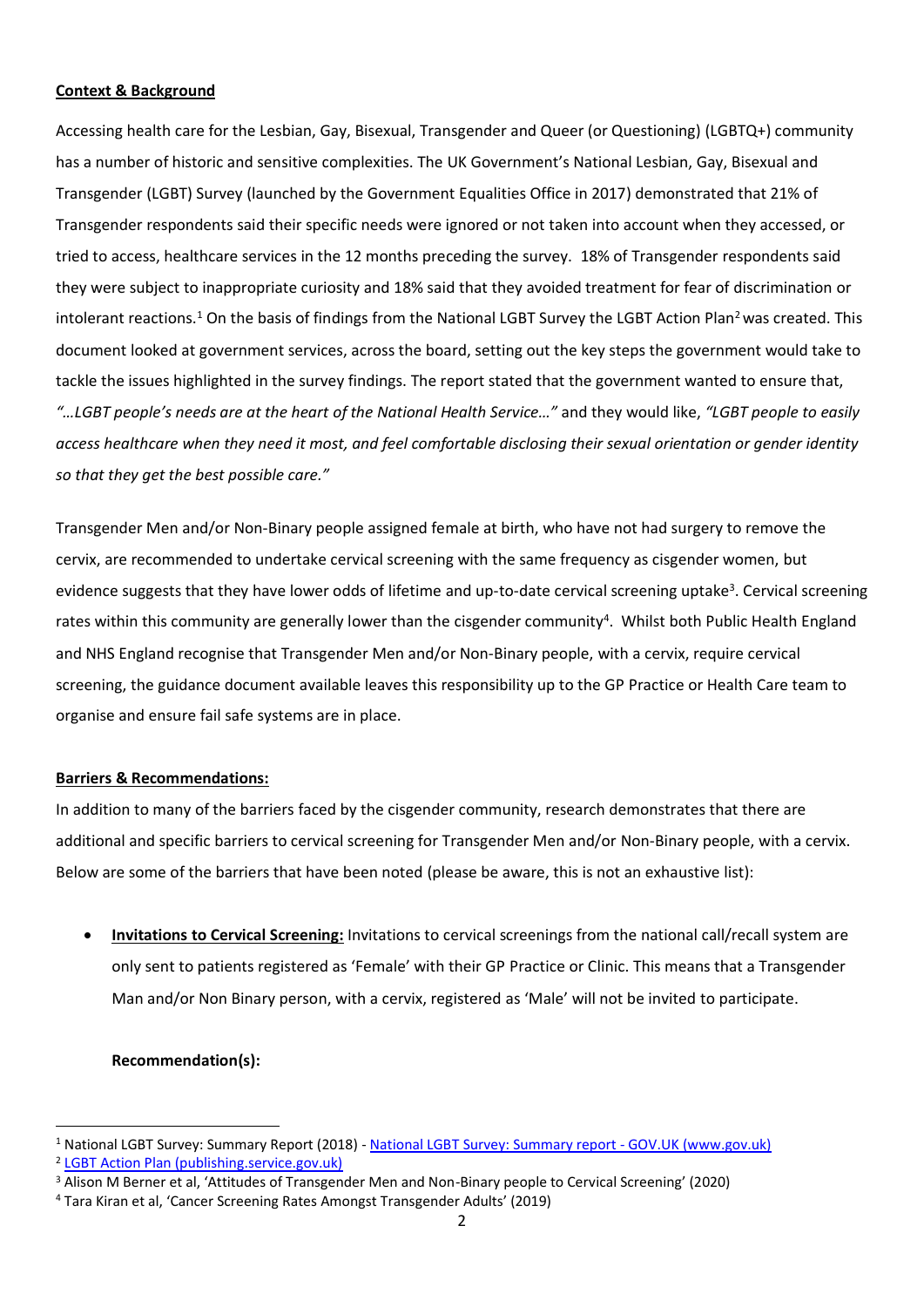- 1. All GP Practice Staff should be supported to understand and made aware of the cervical screening eligibility criteria, especially when it concerns a Transgender Man and/or Non-Binary person, with a cervix. They should be aware that a patient registered as 'Male', with a cervix, will not be invited as part of the national cervical screening programme and therefore understand their responsibility in ensuring appointments are offered.
- 2. Consider, only with the patient's permission, adding a reminder to the patient's medical record to alert / prompt when a patient is due their cervical screening at the appropriate time. Ensure that there is an identified person within the GP Practice who is responsible for monitoring these alert / prompts and who is then able to invite these patients to book a cervical screening. It would be best to consider the way in which these patients are invited, ideally agreeing communication preferences with the patient directly – text, telephone call, letter, email etc.
- **Processing of cervical screening samples:** Following a cervical screening, rates of recall for Transgender Men and/or Non-Binary people, with a cervix, are high due to labelling issues on the sample.<sup>5</sup> If a cervical screening sample is rejected by the laboratory, this is inconvenient and likely upsetting for the patient, as well as being a waste of time and money for the services involved.

## **Recommendation(s):**

- 1. The GP Practice should clearly identify and record a system for processing cervical screening samples for Transgender Men and/or Non Binary, with a cervix. Consideration of the following is encouraged:
	- $\circ$  Following the sample being taken, the GP Practice should clearly communicate with the screening laboratory to make sure that samples are processed appropriately and that results are returned to the GP Practice rather than the call and recall service.
	- $\circ$  It would be useful to let the laboratory know that a sample marked as 'male' will be sent for testing ahead of time.
	- $\circ$  Ideally, the sample should include information that the sample is from a Transgender Man and/or Non-Binary person, with a cervix, in the clinical details section of the cervical screening request form.
	- o The GP Practice is responsible for communicating Cervical Screening test results to a Transgender Man and/or Non-Binary patient. **This includes making referrals for colposcopy where required**. Due to this, it is crucial that during the screening appointment, the patient is asked to confirm the address where their results should be sent, as well as confirming the name the patient would like their results letter addressed to.
- **Disclosure:** A Transgender Man and/or Non-Binary person, with a cervix, may not have disclosed their sex assigned at birth to their GP Practice or Clinic. This may mean that Practice Staff are not aware that the patient is eligible for cervical screening.

<sup>5</sup> Alison M Berner et al, 'Attitudes of Transgender Men and Non-Binary people to Cervical Screening' (2020)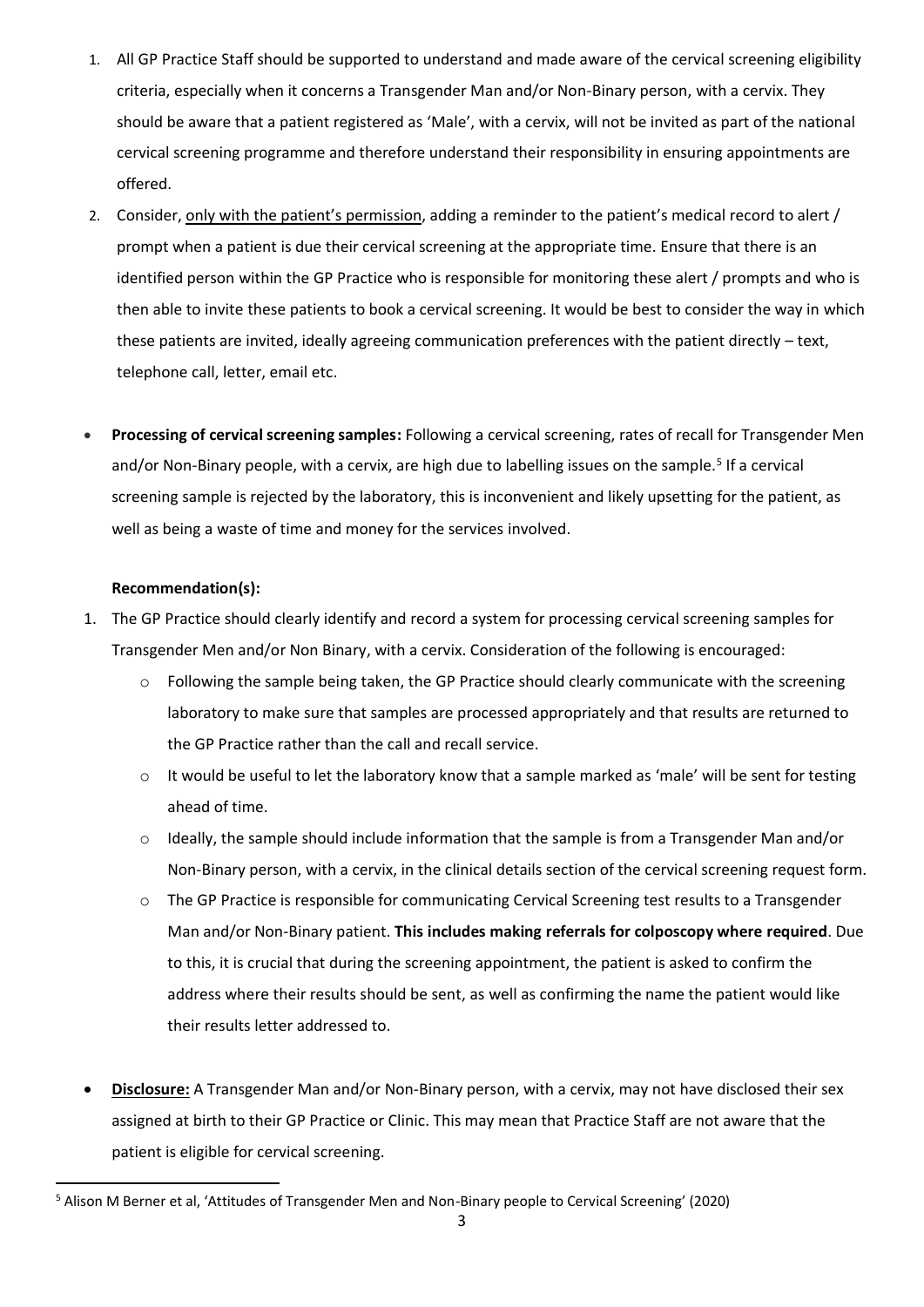#### **Recommendation(s):**

- 1. The Gender Recognition Act (2004) makes disclosing a person's gender history, without their consent, an offence. Consider the way information about cervical screening, for Transgender Men and/or Non-Binary people, with a cervix, can be accessed by patients. Including information about cervical screening for this community onto the GP Practice website and / or social media sites can help to ensure that all eligible patients are made aware of their right to access one. The GP Practice website and/or social media site could also suggest that patients can put a reminder in their phone / diary / calendar to book a cervical screening appointment themselves, if they would prefer, at the appropriate time interval.
- 2. Consider awareness raising training sessions amongst all GP Practice staff, both clinical and non-clinical. Consideration should be given as to the way a patient may wish to book a cervical screening appointment. Is there an online option for those patients who may wish to book an appointment discreetly? Have Reception staff been made aware that some eligible patients for cervical screening will be male and therefore an appropriate response should be given to the patient when booking?
- **Fear of prejudice and/or discrimination by Health Care Professionals (including misgendering and/or microaggressions):** Although significant progress has been made, prejudice and discrimination against Transgender and/or Non-Binary people can still occur within health care settings in the form of transphobia, misgendering and microaggressions.

## **Recommendation(s):**

- 1. Consider as a GP Practice the way misgendering could be avoided and/or better managed by sensitively asking questions about anything you are unsure of and mirroring the language used by the patient. Genuine mistakes can happen. If misgendering does occur when interacting with a patient, you can acknowledge them, correct yourself and learn from the experience to prevent it happening again.
- 2. Consider the training and educational opportunities provided to all GP Practice staff (both clinical and non-clinical) in relation to the LGBTQ+ community. Some members of staff may not feel confident or have an understanding of how best to support Transgender Men and/or Non Binary people. As an example, The Royal College of General Practitioners (RCGP) hosts a free e-learning LGBT Hub<sup>6</sup> which can be accessed by all GP Practice staff to aid professional development. One of the modules available reflects on how best to support Transgender Men and/or Non-Binary people, with a cervix, to access cervical screening. The Pride in Practice<sup>7</sup> programme, run by the LGBT Foundation, can be accessed for any service wanting to increase their knowledge and confidence of LGBT inclusion at home, at work and in the community.

<sup>6</sup> [Home: LGBT Health Hub \(rcgp.org.uk\)](https://elearning.rcgp.org.uk/mod/page/view.php?id=9380)

<sup>7</sup> LGBT Foundation - [LGBT Foundation's Training Academy](https://lgbt.foundation/piptrainingacademy)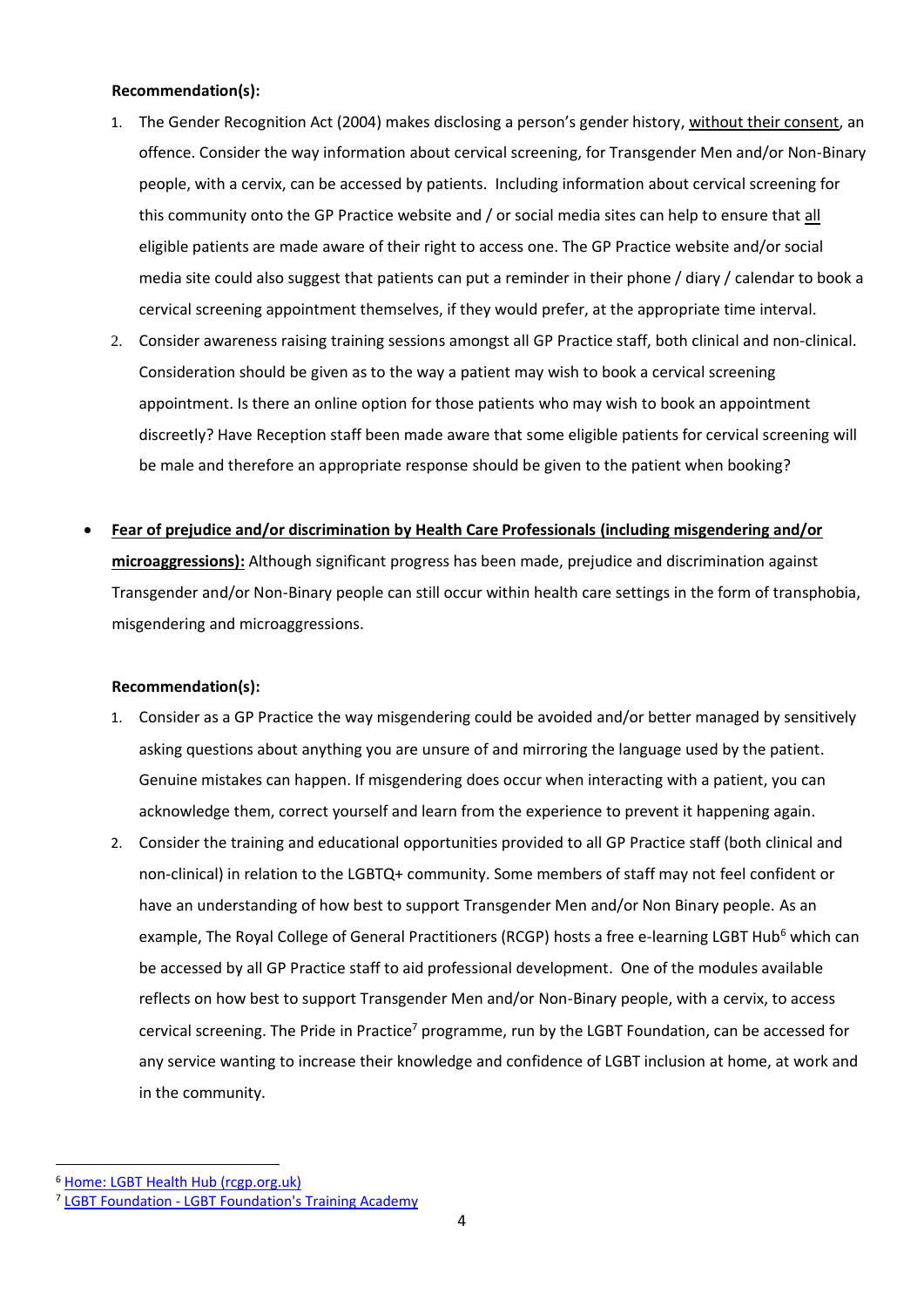- 3. Consider an environmental audit of the Practice. Are LGBTQ+ voices visible? Would a Transgender or Non-Binary patient feel welcome and safe in the GP Practice / health care environment? You could consider the use of posters in waiting areas / clinical rooms – are there LGBTQ+ or Trans specific posters / leaflets available? Consider whether staff could wear an NHS Rainbow badge, or similar, as a way in which to illustrate that the GP Practice is committed to offering inclusive support and care for all, regardless of how people identify themselves.
- 4. As aforementioned, consider the way the GP Practice website and/or social media sites can be used to ensure there is inclusive and key information for the LGBTQ+ community available. A section of the website, for example, could include information on a range of health issues affecting the LGBTQ+ community, including cervical screening for Transgender Men and/or Non-Binary people, with a cervix. Examples of how this could be achieved can be found here: LGBTQ - [Burley Park Medical Centre](https://www.burleyparkmedicalcentre.co.uk/clinics-and-services/lgbtq/) and LGBTQ+ Information For You – [Park Road Medical Practice \(parkroadpracticewallsend.nhs.uk\).](https://parkroadpracticewallsend.nhs.uk/managing-your-health/lgbtq-information-for-you/)
- **Gender Dysphoria** Gender dysphoria is a term that describes a sense of unease that a person may have because of a mismatch between their biological sex and their gender identity<sup>8</sup>. A cervical screening could possibly trigger a negative or distressing reaction.

## **Recommendation(s):**

- 1. Consider what reasonable adjustments could be put in place to support a Transgender Man and/or Non Binary person, with a cervix, during a cervical screening. Could these reasonable adjustments be recorded onto the GP Practice website and/or social media sites so patients are clear of their options prior to booking their appointment? Reasonable adjustments could include; allowing the patient to bring a trusted person to the appointment, proving the opportunity for the patient to play music during the process to feel at ease, extending the appointment time so the patient doesn't feel rushed, providing the option of booking a preappointment with a health care professional to talk about the process, enable the opportunity to ask questions, agree on the language that will be used to refer to things such as body parts and to look at/touch the equipment.
- 2. Consider where patients can be signposted to if they require further support in relation to cervical screening and feelings of dysphoria e.g. Jo's Trust - [Get Support | Jo's Cervical Cancer Trust \(jostrust.org.uk\),](https://www.jostrust.org.uk/get-support) Cancer Research UK - [Information and support | Cancer Research UK](https://www.cancerresearchuk.org/information-and-support) and the [LGBT Foundation -](https://lgbt.foundation/howwecanhelp) LGBT Foundation -[How we can help you.](https://lgbt.foundation/howwecanhelp) It may be helpful to include useful links on the GP Practice's website and/or social media sites.

## **Other Ideas and Considerations for Primary Care Staff:**

## The New Cervical Screening Management System

<sup>8</sup> [Gender dysphoria -](https://www.nhs.uk/conditions/gender-dysphoria/) NHS (www.nhs.uk)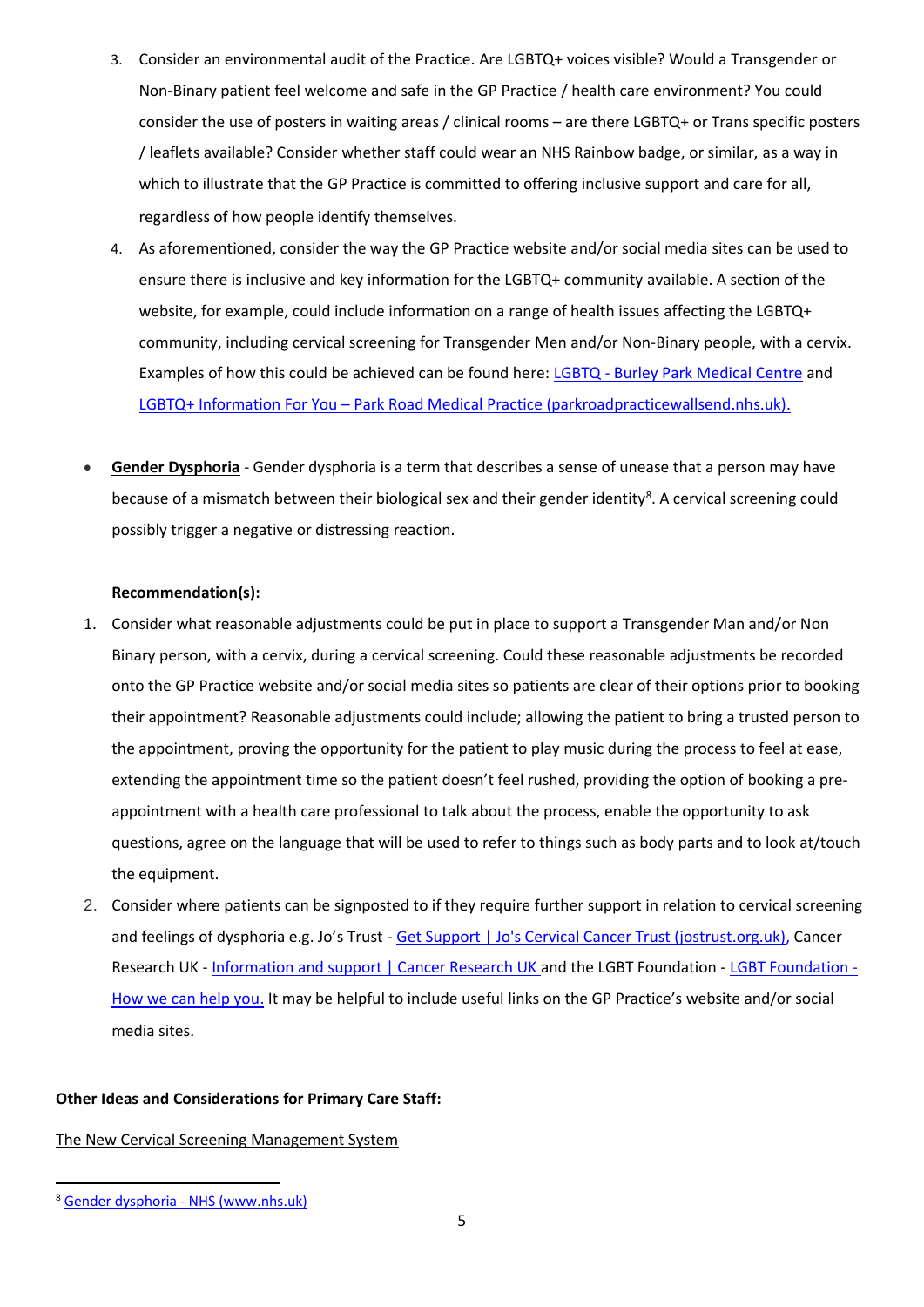• NHS Digital, commissioned by NHSX, are developing a new NHS Cervical Screening Management System to replace the current call/recall system<sup>9</sup>; the new system has been recently delayed and will now be introduced at some point during 2022. The current system is old and can no longer be developed so cervical screening needs to move to a new system to enable the introduction of new developments. The new system has been designed to have an improved user interface and it is expected to be simpler and easier to use. NHS Digital have expressed that the new system will be inclusive of Transgender Men and/or Non-Binary people with a cervix and therefore it is advised that GP Practice staff continue to keep up to date with alerts and/or training offered from the service.

## Consideration of Sexual Orientation, Gender & Trans Status Monitoring – "If we're not counted, we don't count!"<sup>10</sup>

- Understanding the make-up of a community, and what their needs are, is fundamental in order to provide effective and high-quality health services.<sup>11</sup> One of the aims within the LGBT Action Plan (2017) was to support, *'…improved monitoring of sexual orientation and gender throughout healthcare services, to provide greater data to enable enhanced care.'* In partnership with the LGBT Foundation, NHS England introduced a Sexual Orientation Information Standard (2017), outlining how health care services should record data. Monitoring sexual orientation is not mandatory under the standard, but any services that do monitor, must use the guidelines provided.<sup>12</sup> **It is hoped that by recording sexual orientation health care providers will be able to better identify health risks and will help support targeted preventative and early intervention work to address the health inequalities for people in the LGBTQ+ community.**
- Sexual Orientation Monitoring could be extended further to include Gender and Trans Status Monitoring. However, please note Gender and Trans Status are different characteristics and should be monitored separately. Sexual Orientation, Gender and Trans Status Monitoring are reported to work best and are most meaningful when done together. LGBTQ+ community members said all three characteristics should be recorded in conjunction in order for any one of these individual characteristics to be meaningfully understood: personally, demographically and clinically.<sup>13</sup>**By including Trans Status Monitoring on new patient questionnaires, for example, new patients can be given the opportunity to disclose this information, within a safe space, if they so wish to. Trans Status Monitoring can be used in a number of ways to support patients, such as ensuring that all people with a cervix are offered cervical screenings appropriately.**

Discrimination and heteronormativity within Primary Care:

<sup>9</sup> [New NHS Cervical Screening Management System -](https://digital.nhs.uk/services/screening-services/national-cervical-screening/new-cervical-screening-management-system) NHS Digital

<sup>&</sup>lt;sup>10</sup> LGBT Foundation - [Sexual Orientation Monitoring: If we're not counted, we don't count!](https://lgbt.foundation/news/sexual-orientation-monitoring-if-were-not-counted-we-dont-count/126)

<sup>11</sup> [edc1-lgbt-equal-pap-20-10-15.pdf \(england.nhs.uk\)](https://www.england.nhs.uk/wp-content/uploads/2015/11/edc1-lgbt-equal-pap-20-10-15.pdf)

<sup>12</sup> [NHS England » Sexual Orientation Monitoring Information Standard](https://www.england.nhs.uk/about/equality/equality-hub/sexual-orientation-monitoring-information-standard/)

<sup>13</sup> [LGBT-HIP-Monitoring-Report-April-2018.pdf \(switchboard.org.uk\)](https://www.switchboard.org.uk/wp-content/uploads/2018/04/LGBT-HIP-Monitoring-Report-April-2018.pdf)